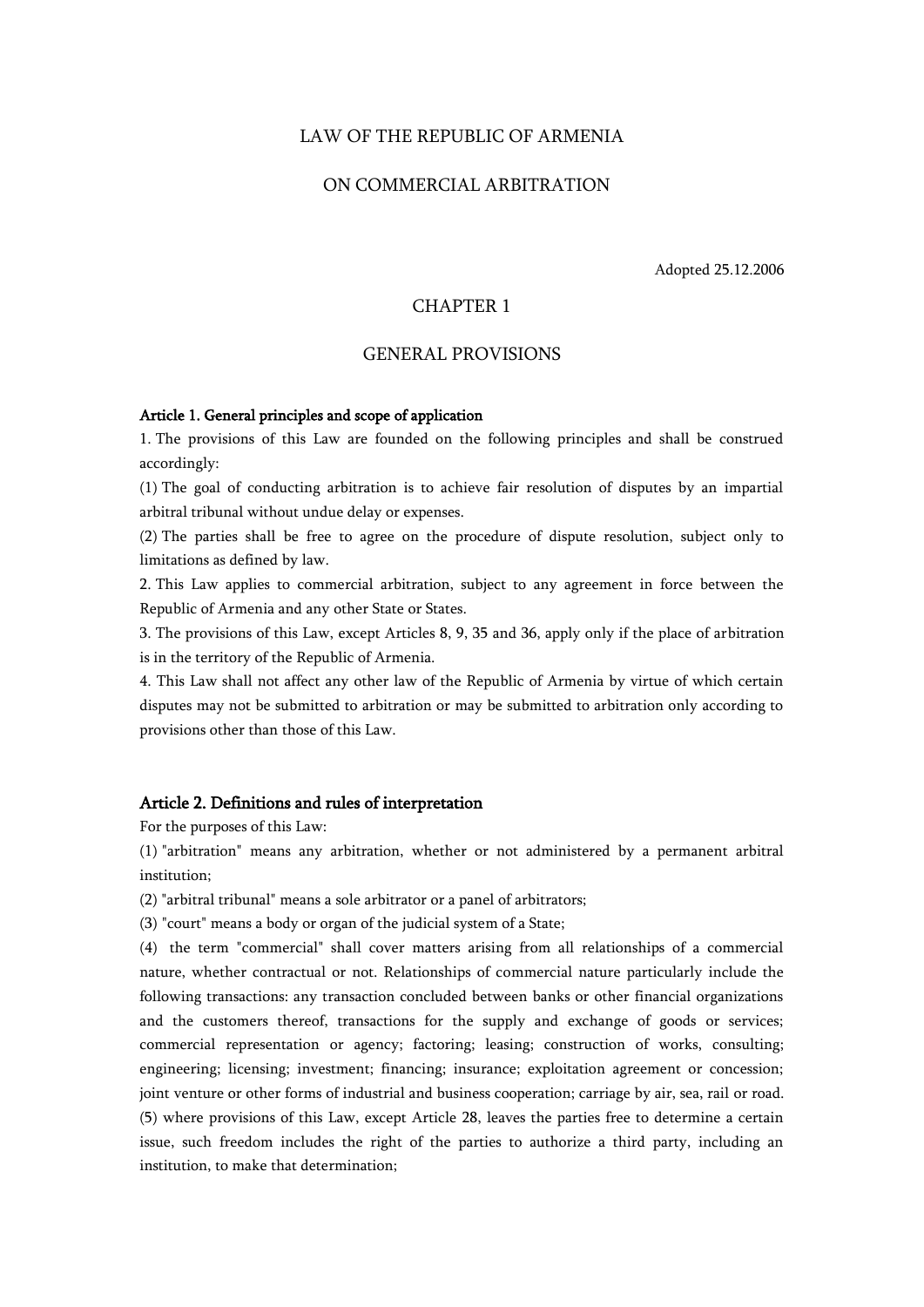(6) where a provision of this Law refers to the fact that the parties have agreed or that they may agree or in any other way refers to an agreement of the parties, such agreement includes any arbitration rules referred to in that agreement;

(7) where a provision of this Law, other than in Articles  $25(1)(a)$  and  $32(2)(a)$ , refers to a claim, it also applies to a counter-claim, and where it refers to a defence, it also applies to a defence to such counterclaim

#### Article 3. Receipt of written communications

1. Unless otherwise agreed by the parties:

(1) any written communication is deemed to have been received if it is delivered to the addressee personally or if it is delivered at his place of business, habitual residence or mailing address; if none of these can be found after making a reasonable inquiry, a written communication is deemed to have been received if it is sent to the addressee's last-known place of business, habitual residence or mailing address by registered letter or any other means which provides a record of the attempt to deliver it;

(2) the communication is deemed to have been received on the day it is so delivered as per paragraph 1(a) of this Article.

2. The provisions of this Article do not apply to communications in court proceedings.

## Article 4. Waiver of right to object

1. A party who knows that any provision of this Law from which the parties may derogate or any requirement under the arbitration agreement has not been complied with and yet proceeds with the arbitration without stating his objection to such non-compliance without undue delay or, if a time-limit is provided therefore, within such period of time, shall be deemed to have waived his right to object.

2. If a party to an arbitration agreement files a claim against the other party to the agreement in a court seeking final judgment to resolve a dispute that the parties have agreed to arbitrate, and if the other party fails to object the litigation on the ground of existing arbitration agreement, then both parties shall be deemed to have waived their rights to arbitrate the dispute.

## Article 5. Extent of court intervention

In matters governed by this Law, no court shall intervene except where so provided in this Law.

#### Article 6. Court for certain functions of arbitration assistance and supervision

The functions referred to in Articles 9, 11(3), 11(4), 13(3), 14, 27 and 34 (2) shall be performed by the Court of First Instance of Kentron and Norq-Marash Districts of the Republic of Armenia.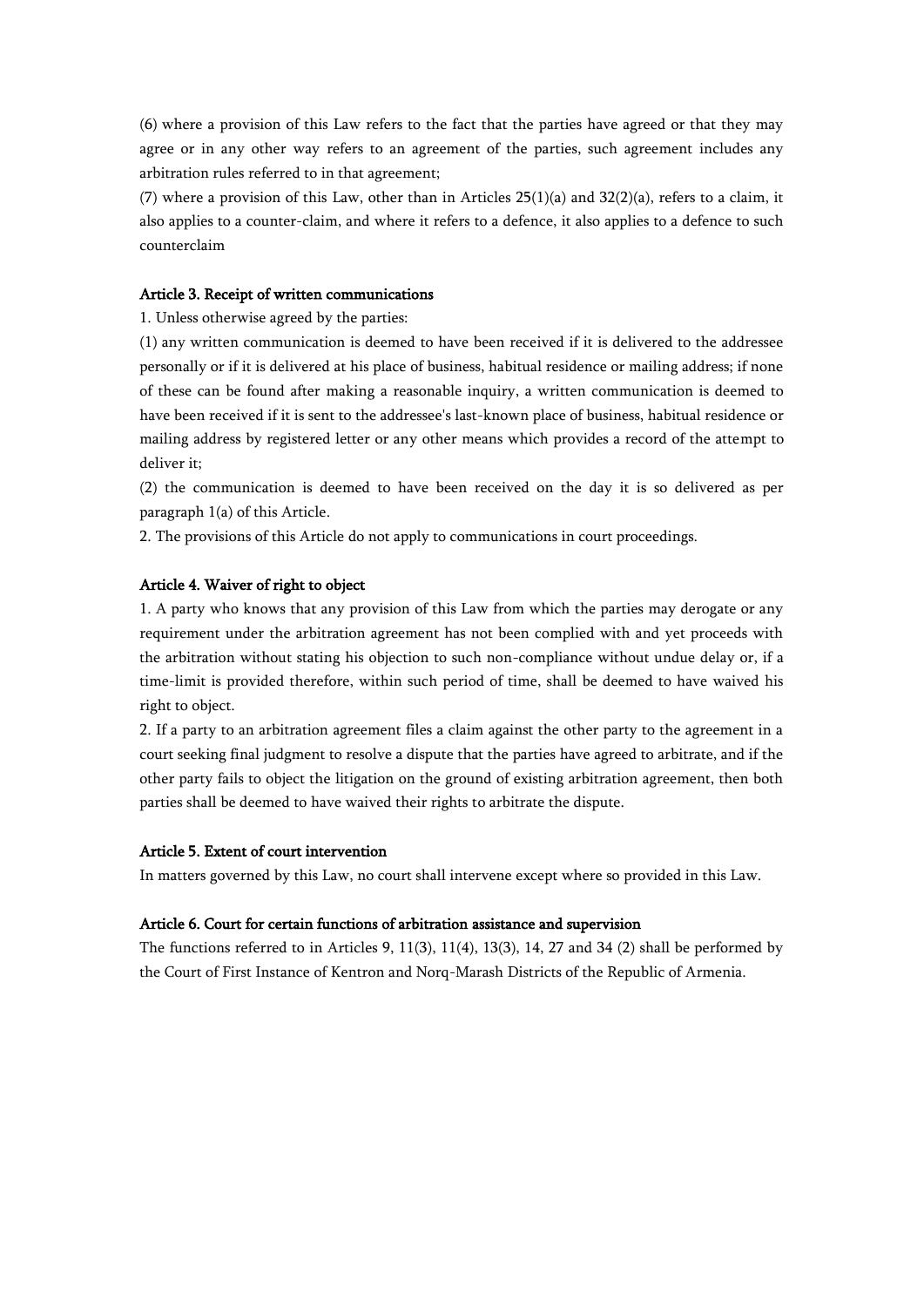## CHAPTER 2.

# ARBITRATION AGREEMENT

#### Article 7. Definition, form and scope of arbitration agreement

1. "Arbitration agreement" is an agreement by the parties to submit to arbitration all existing or potential or certain disputes which have arisen or which may arise between them in respect of a defined legal relationship, whether contractual or not. An arbitration agreement may be in the form of an arbitration clause in a contract or in the form of a separate agreement (arbitration agreement).

2. Arbitration agreement shall be in writing. An agreement shall be deemed to be concluded in writing, if it is contained in a document signed by the parties or in an exchange of communications through sealed letters, telex, telegrams, electronic or other means of communication which provide a record of the agreement, or in an exchange of statements of claim and defense in which the existence of an agreement is alleged by one party and not denied by another. The reference in a contract to a document containing an arbitration clause constitutes an arbitration agreement provided that the contract is in writing and the reference is such as to make that clause a part of the contract. Arbitration agreement is also deemed to be in writing if a written offer to arbitrate from one party is in one way or another accepted by the other party.

3. Decease of one of the parties of an arbitration agreement shall not cause termination of the arbitration agreement, unless otherwise agreed by the parties or unless the disputed legal relations exclude legal succession.

#### Article 8. Arbitration agreement and substantive claim before court

1. A court before which an action is brought in a matter which is the subject of an arbitration agreement shall, if a party so requests not later than when submitting his first statement on the substance of the dispute, refer the parties to arbitration unless it finds that the agreement is null and void, inoperative or incapable of being performed.

2. Where an action referred to in paragraph 1 of this Article has been brought, arbitral proceedings may nevertheless be commenced or continued, and an award may be made, while the issue is pending before the court.

### Article 9. Arbitration agreement and interim measures by court

It is not incompatible with an arbitration agreement, nor a waiver of rights referred to in arbitration agreement for a party to request, before or during arbitral proceedings, from a court an interim measure of protection and for a court to grant such measure.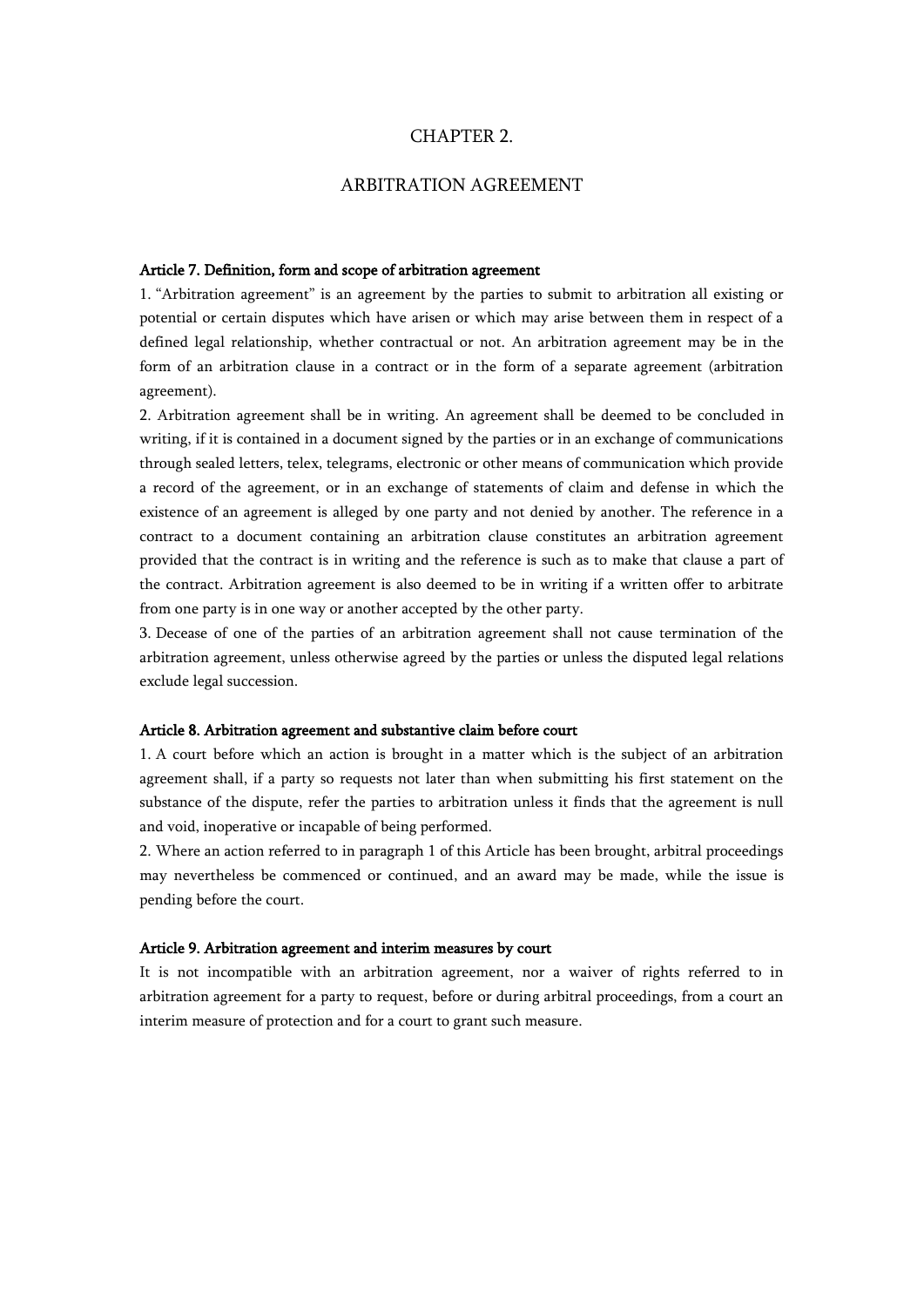# CHAPTER 3.

# COMPOSITION OF ARBITRAL TRIBUNAL

## Article 10. Number of arbitrators

1. The number of arbitrators shall be determined by the consent of the parties and shall be odd. Where the arbitration agreement provides for formation of an arbitration tribunal of arbitrators of even number, the number thereof shall be added by one. In this case the added arbitrator shall be elected by the procedure referred to in Article 11(3)(1) of this law. 2. Failing such agreement, the number of arbitrators shall be three.

## Article 11. Appointment of arbitrators

1. The parties are free to define by agreement qualifications for serving as arbitrator. No person shall be precluded by reason of his nationality from acting as an arbitrator, unless otherwise agreed by the parties. Any competent physical person at the age of 18 and above can be an arbitrator, unless a higher age is provided by the agreement of the parties. 2. The parties are free to agree on a procedure of appointing the arbitrator or arbitrators, subject to the provisions of paragraphs 4 and 5 of this Article

3. Failing such agreement,

(1) in an arbitration with three or more arbitrators, each party shall appoint the same number of arbitrators, and the arbitrators thus appointed shall appoint the last arbitrator, who shall act as the presiding officer of the tribunal. If a party fails to appoint the arbitrator within thirty days of receipt of a request to do so from the other party, or if the arbitrators appointed by the parties fail to agree on the appointment of the last arbitrator within thirty days of their appointment, the appointment shall be made, upon the request of a party, by the court specified in Article 6 of this Law;

(2) in an arbitration with a sole arbitrator, if the parties are unable to agree on the arbitrator, he shall be appointed, upon request of a party, by an appointing authority provided under the arbitration agreement, and in absence of such an agreement by the court specified in Article 6 of this Law.

4. Where the agreement on appointment procedure does not provide for measures ensuring the appointment, each of the parties can file a claim on taking necessary measures with the court established under Article 6 of this Law, in cases, where, under an appointment procedure agreed upon by the parties,

(1) a party fails to act as required under such procedure, or

(2) the parties, or the arbitrators appointed by the parties, are unable to reach an agreement expected of them under such procedure, or

(3) a third party, including an institution, fails to perform any function entrusted to it under such procedure.

5. A decision on a matter entrusted by paragraph (3) or (4) of this Article to the court specified in Article 6 shall be subject to no appeal. The court, in appointing an arbitrator, shall have due regard to any qualifications required of the arbitrator by the agreement of the parties and to such considerations as are likely to secure the appointment of an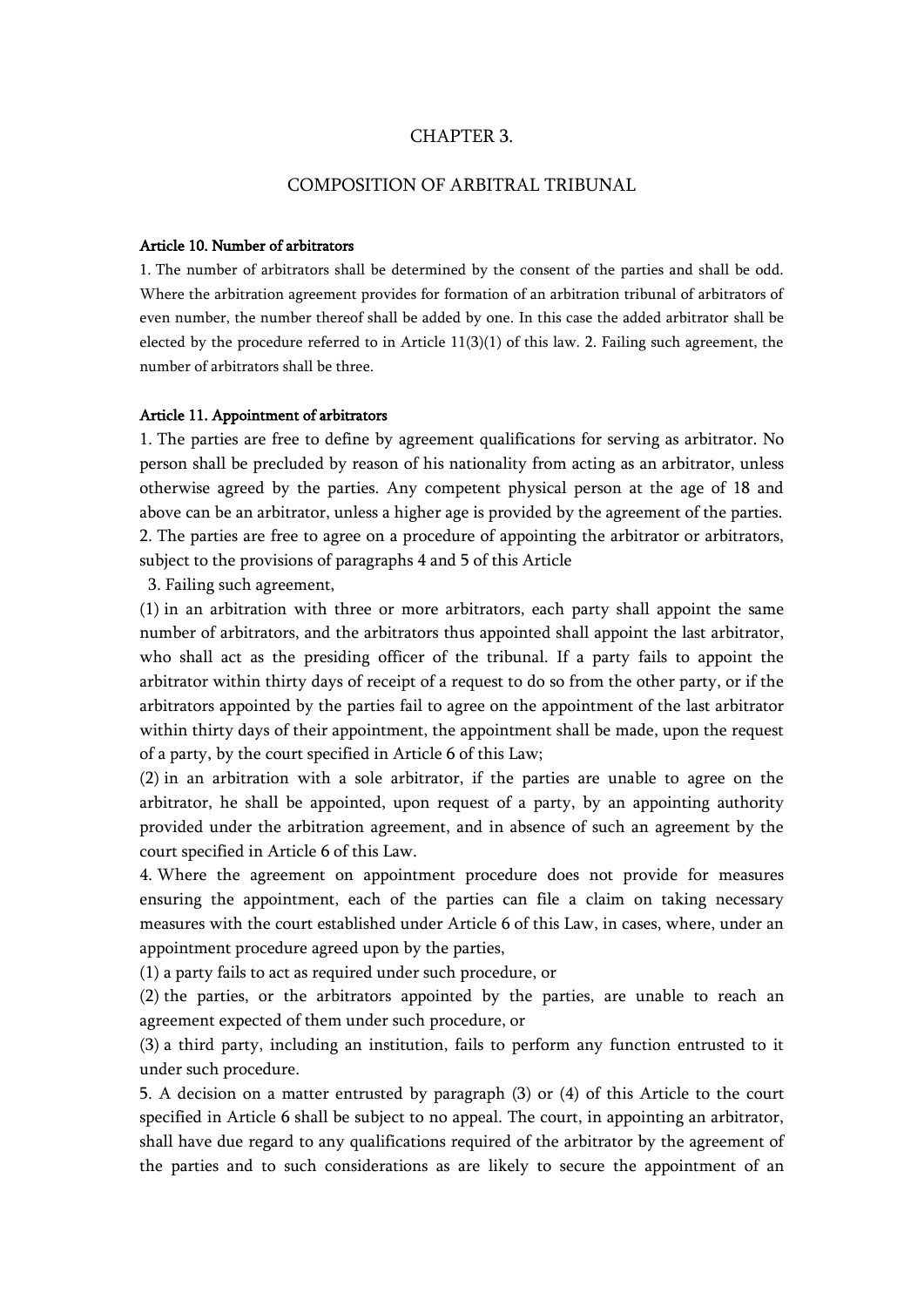independent and impartial arbitrator and, in the case of a sole or third arbitrator, shall take into account as well the advisability of appointing an arbitrator of a nationality other than those of the parties.

## Article 12. Grounds for challenge

1. When a person is approached in connection with his possible appointment as an arbitrator, he shall disclose any circumstances likely to give rise to justifiable doubts as to his impartiality or independence. An arbitrator, from the time of his appointment and throughout the arbitral proceedings until the final award has been rendered or the proceedings have otherwise finally ended, shall without delay disclose any such circumstances to the parties unless they have already been informed of them by him.

2. An arbitrator may be challenged only if circumstances exist that give rise to justifiable doubts as to his impartiality or independence, or if he does not possess qualifications agreed to by the parties. 3. A party may challenge an arbitrator appointed by him, or in whose appointment he has participated, only for reasons of which he has become aware after the appointment has been made.

#### Article 13. Challenge procedure

1. The parties are free to agree on a procedure for challenging an arbitrator, subject to the provisions of paragraph (3) of this Article.

2. Failing such agreement, a party who intends to challenge an arbitrator shall, within fifteen days after becoming aware of the constitution of the arbitral tribunal or of any circumstance referred to in Article 12(2), send a written statement of the reasons for the challenge to the arbitral tribunal. Unless the challenged arbitrator withdraws from his office or the other party agrees to the challenge, the arbitral tribunal shall decide on the challenge.

3. If a challenge under any procedure agreed upon by the parties or under the procedure of paragraph 2 of this Article is not successful, the challenging party may request, within thirty days after having received notice of the decision rejecting the challenge, the court specified in Article 6 of this Law to decide on the challenge, which decision shall be subject to no appeal. While such a request is pending, the arbitral tribunal, including the challenged arbitrator, may continue the arbitral proceedings and make an award.

### Article 14. Failure or impossibility to act

1. If an arbitrator becomes de jure or de facto unable to perform his functions or for other reasons fails to act without undue delay, his mandate terminates if he withdraws from his office or if the parties agree on the termination. Otherwise, if a controversy remains concerning any of these grounds, any party may request the court specified in Article 6 of this Law to decide on the termination of the mandate, which decision shall be subject to no appeal.

2. If, under this Article or Article 13(2) of this Law, an arbitrator withdraws from his office or a party agrees to the termination of the mandate of an arbitrator, this does not imply acceptance of the validity of any ground referred to in this Article or Article 12(2) of this Law.

#### Article 15. Appointment of Substitute Arbitrator

1. Where the mandate of an arbitrator terminates under Article 13 or 14 or because of his withdrawal from office for any other reason or because of the revocation of his mandate by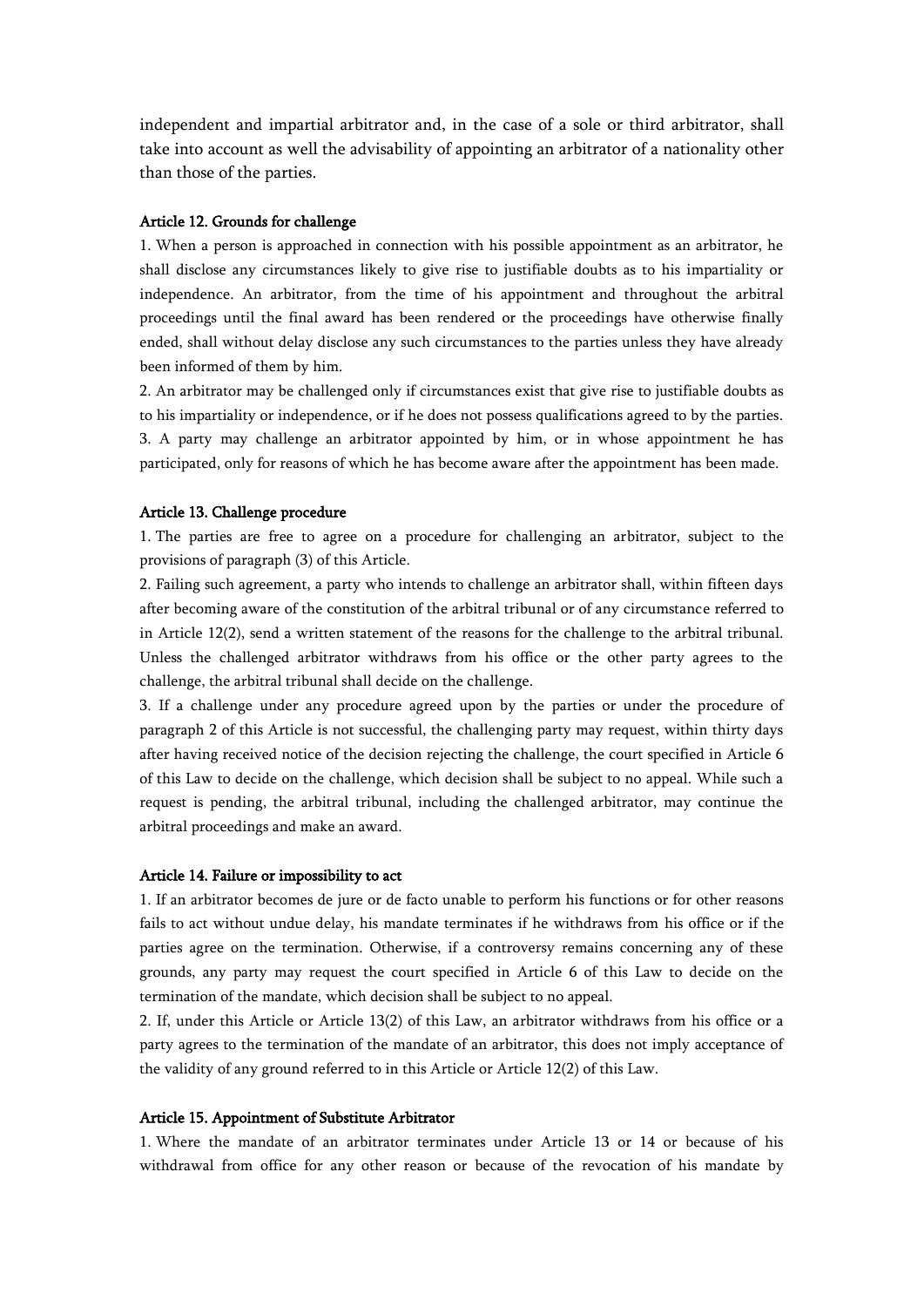agreement of the parties or in any other case of termination of his mandate, a substitute arbitrator shall be appointed according to the rules that were applicable to the appointment of the arbitrator being replaced.

2. Unless otherwise agreed by the parties, if under Articles 12, 13 and 14 a sole arbitrator or a presiding

officer of the arbitral tribunal is substituted, any hearings held previously shall resume, or, if any other arbitrator is substituted, such prior hearings may resume at the discretion of the arbitral tribunal.

# CHAPTER 4.

# JURISDICTION OF ARBITRAL TRIBUNAL

#### Article 16. Competence of arbitral tribunal to rule on its jurisdiction

 1. The arbitral tribunal may rule on its own jurisdiction, including any objections with respect to the existence or validity of the arbitration agreement. For that purpose, an arbitration clause which forms part of a contract shall be treated as an agreement independent of the other terms of the contract. A decision by the arbitral tribunal that the contract is null and void shall not entail ipso jure the invalidity of the arbitration clause.

2. A plea that the arbitral tribunal does not have jurisdiction shall be raised not later than the submission of the statement of defence. A party is not precluded from raising such a plea by the fact that he has appointed, or participated in the appointment of, an arbitrator. A plea that the arbitral tribunal is exceeding the scope of its authority shall be raised as soon as the matter alleged to be beyond the scope of its authority is raised during the arbitral proceedings. The arbitral tribunal may, in either case, admit a later plea if it considers the delay justified.

3. The arbitral tribunal may rule on a plea referred to in paragraph 2 of this Article either as a preliminary question or in an award on the merits. If the arbitral tribunal rules as a preliminary question that it has jurisdiction, any party may request, within thirty days after having received notice of that ruling, the court specified in Article 6 of this Law to decide the matter, which decision shall be subject to no appeal. While such a request is pending, the arbitral tribunal may continue the arbitral proceedings and make an award.

## Article 17. Power of arbitral tribunal to order interim measures

1. Unless otherwise agreed by the parties, the arbitral tribunal may, at the request of a party, grant such interim measures, as the arbitral tribunal may consider necessary in respect of the subject-matter of the dispute. The arbitral tribunal may require any party to provide appropriate security in connection with such measure for the purpose of preventing or compensating the potential losses to be incurred to the other party through application of interim measures.

2. Decisions specified under paragraph 1 of this Article may be established in the form of an interim award.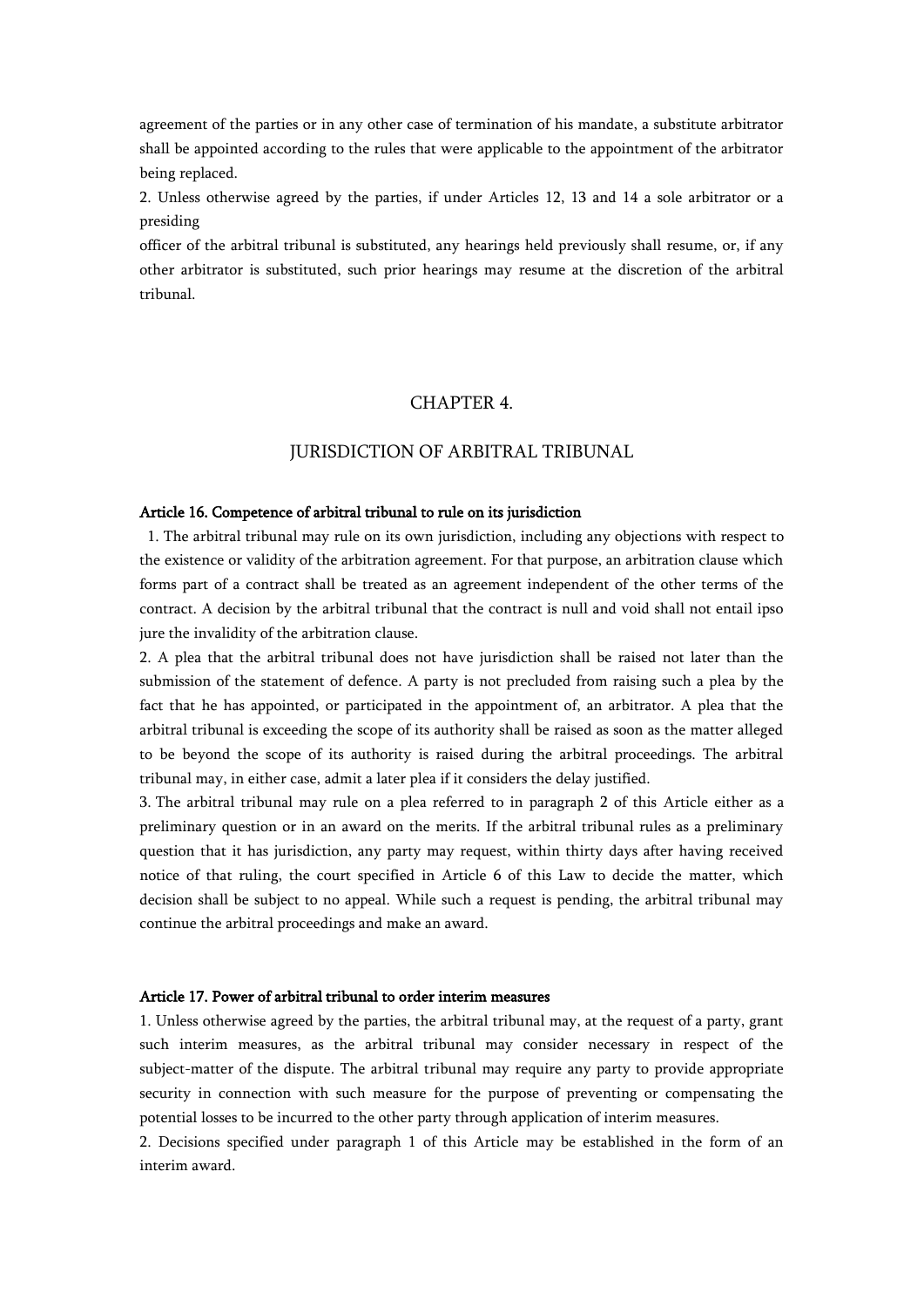3 Interim measures that are claimed or ordered by the arbitral tribunal by taking an interim decision in accordance with the procedure defined under this Article, can be recognized, enforced or rendered ineffective by the Court specified under Article 6 of this Law without prejudice to the requirements of Articles 34, 35 and 36.

# CHAPTER 5

# CONDUCT OF ARBITRAL PROCEEDINGS

#### Article 18. Equal treatment of parties

The parties shall be treated with equality and each party shall be given a full opportunity of presenting his case.

## Article 19. Determination of rules of procedure

1. Subject to the provisions of this Law, the parties are free to agree on the procedure to be followed by the arbitral tribunal in conducting the proceedings.

2. Failing such agreement, the arbitral tribunal may, subject to the provisions of this Law, conduct the arbitration in such manner as it considers appropriate (proper, relevant). The power conferred upon the arbitral tribunal includes the power to determine the admissibility, relevance, materiality and weight of any evidence.

#### Article 20. Place of arbitration

1. The parties are free to agree on the place of arbitration. Failing such agreement, the place of arbitration shall be determined by the arbitral tribunal having regard to the circumstances of the case, including the convenience of the parties.

2. Notwithstanding the provisions of paragraph 1 of this Article, the arbitral tribunal may, unless otherwise agreed by the parties, meet at any place it considers appropriate for consultation among its members, for hearing witnesses, experts or the parties, or for inspection (examination) of goods, other property or documents.

### Article 21. Commencement of arbitral proceedings

Unless otherwise agreed by the parties, the arbitral proceedings in respect of a particular dispute commence on the date on which a notice for that dispute to be referred to arbitration is received by the respondent.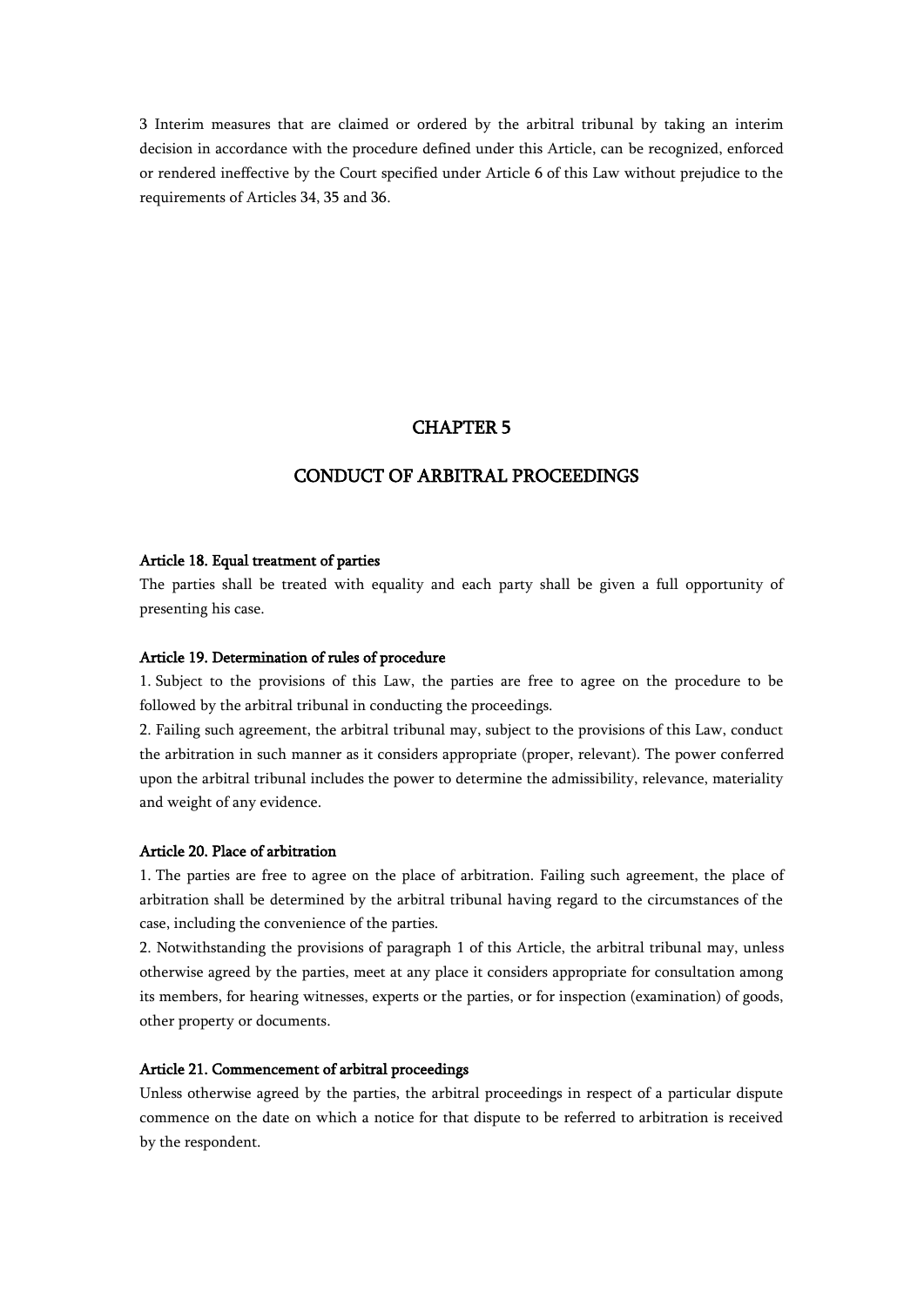### Article 22. Language

1. The parties are free to agree on the language (languages) to be used in the arbitral proceedings. Failing such agreement, the arbitral tribunal shall determine the language (languages) to be used in the proceedings. This agreement or determination, unless otherwise specified therein, shall apply to any written statement by a party, any hearing and any award, decision or other communication by the arbitral tribunal.

2. The arbitral tribunal may order that any documentary evidence shall be accompanied by a translation into the language or languages agreed upon by the parties or determined by the arbitral tribunal.

## Article 23. Statements of claim and defence

1. Within the period of time agreed by the parties or determined by the arbitral tribunal, the claimant shall file his claims and state the facts supporting his claims, and the claims on relief or remedy sought, and the respondent shall state his defence in respect of these particulars, unless the parties have otherwise agreed as to the required elements of such statements. The parties may submit with their statements all documents they consider to be relevant or may add a reference to the documents or other evidence they will submit.

2. Unless otherwise agreed by the parties, either party may amend or supplement his claim or defence during the course of the arbitral proceedings, unless the arbitral tribunal considers it inappropriate to allow such amendment having regard to the delay in making it.

#### Article 24. Case hearings and written proceedings

1. Subject to any contrary agreement by the parties, the arbitral tribunal shall decide whether to hold oral hearings for the presentation of evidence or for oral argument, or whether the proceedings shall be conducted on the basis of documents and other materials. However, unless the parties have agreed that no hearings shall be held, the arbitral tribunal shall hold such hearings at an appropriate stage of the proceedings, if so requested by a party

2. The parties shall be given sufficient advance notice of any hearing and of any meeting of the arbitral tribunal for the purposes of inspection of goods, other property or documents.

3. All statements, documents or other information supplied to the arbitral tribunal by one party shall be communicated to the other party. Any expert report or other evidentiary document on which the arbitral tribunal may rely in making its decision shall be communicated to the parties.

4. . Unless otherwise specified by the law or by court order, or unless otherwise agreed by the parties, all arbitration proceedings shall be private and closed, and no document or other evidence submitted or statement ever made in any arbitration shall be disclosed to third parties or to any court or other state entity or official, except in response to a court order, or as may be necessary in any court proceeding to recognize, enforce or set aside an arbitral award. The provisions specified in this paragraph shall not apply, however, to the extent that documents, other evidence or statements have been previously disclosed without breach of any duty not to disclose.

## Article 25. Default of a party (non-observance by a party of own obligations).

Unless otherwise agreed by the parties, if, without showing sufficient cause,

(1) the claimant fails to communicate his statement of claim in accordance with Article 23(1) of this Law, the arbitral tribunal shall terminate the proceedings;

(2) the respondent fails to communicate his statement of defence in accordance with Article 23(1),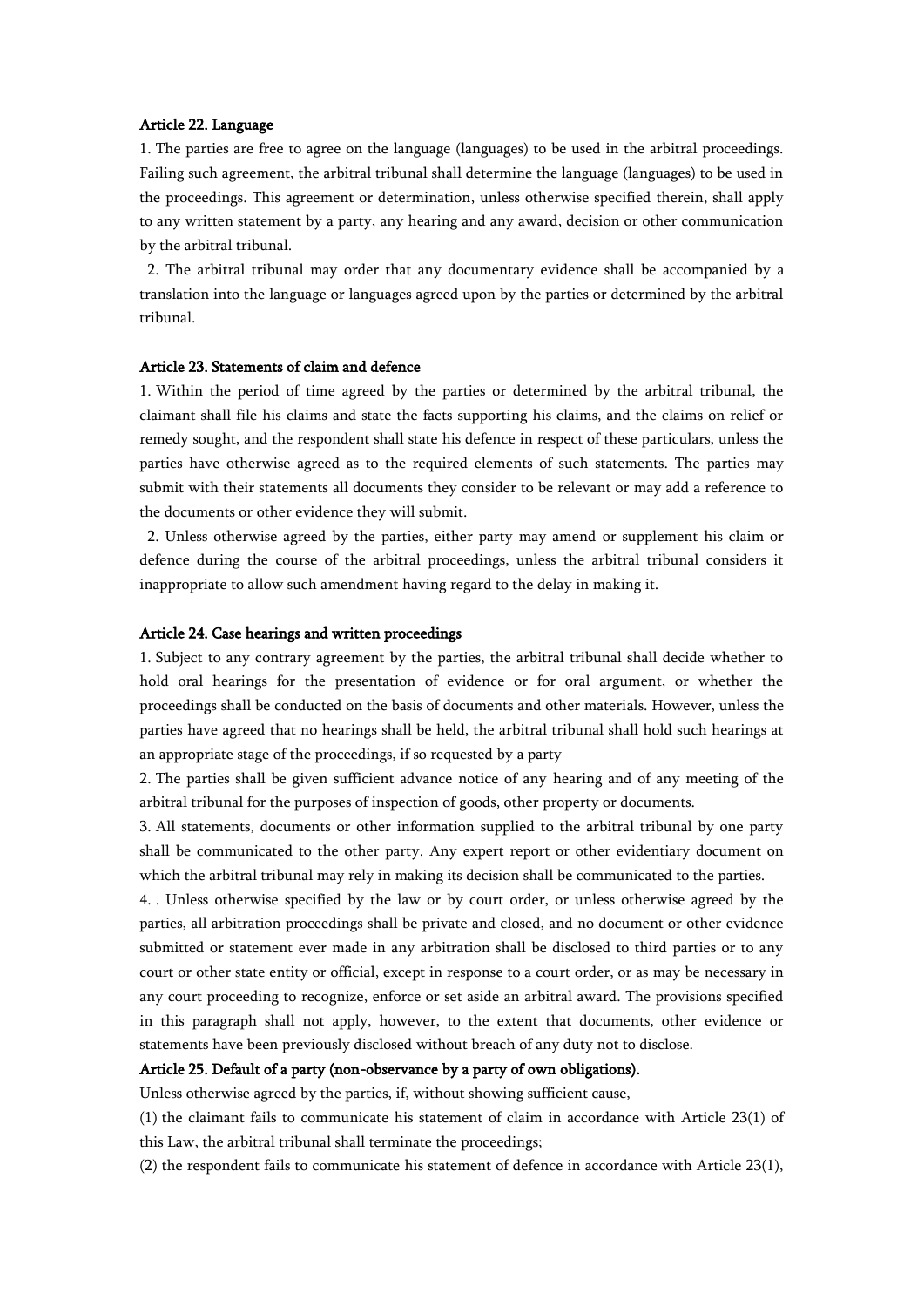the arbitral tribunal shall continue the proceedings without treating such failure in itself as an admission of the claimant's allegations;

(3) any party fails to appear at a hearing or to produce documentary evidence within time limits defined by the arbitration tribunal or by consent of parties, the arbitral tribunal may continue the proceedings and make the award on the evidence before it.

### Article 26. Expert appointed by arbitral tribunal

1. Unless otherwise agreed by the parties, the arbitral tribunal may:

(1) appoint one or more experts to report on specific issues determined by the arbitral tribunal;

(2) may require a party to give the expert any relevant information or to produce, or to provide access to, any relevant documents, goods or other property for his inspection;

2. Unless otherwise agreed by the parties, if a party so requests or if the arbitral tribunal considers it necessary, the expert shall, after delivery of his written or oral report, participate in a hearing where the arbitral tribunal and parties have the opportunity to put questions to him, as well the parties may present expert -witnesses in order to provide explanations on the points at issue.

### Article 27. Court assistance in taking evidence

At any stage in an arbitral proceeding, the arbitral tribunal or a party with the approval of the arbitral tribunal may request from the court specified in Article 6 of this Law or any other competent court an order compelling any person to deliver to one or more parties in an arbitration or to the arbitral tribunal any document or other evidence relevant to the arbitral proceeding, to order any person to appear as a witness at an arbitral hearing, or otherwise to provide assistance in taking evidence. The court may execute the request within its competence.

# CHAPTER 6.

# MAKING OF AWARD OF ARBITRATION COURT AND TERMINATION OF

## PROCEEDING

## Article 28. Rules applicable to substance of dispute

1. The arbitral tribunal shall decide the dispute in accordance with such rules of law as are chosen by the parties. Any designation of the law or legal system of a given State shall be construed as directly referring to the substantive law of that State and not to its conflict of laws rules.

2. Failing any designation by the parties, the arbitral

tribunal shall apply the law determined by the conflict of laws rules which it considers applicable.

3. Irrespective of the choice of law, before an award is made, the parties may expressly authorize the arbitral tribunal to decide ex aequo et bono or as amiable compositeur.

4. In all cases, the arbitral tribunal shall decide in accordance with the terms of the contract and shall take into account the usages of the trade applicable to the transaction.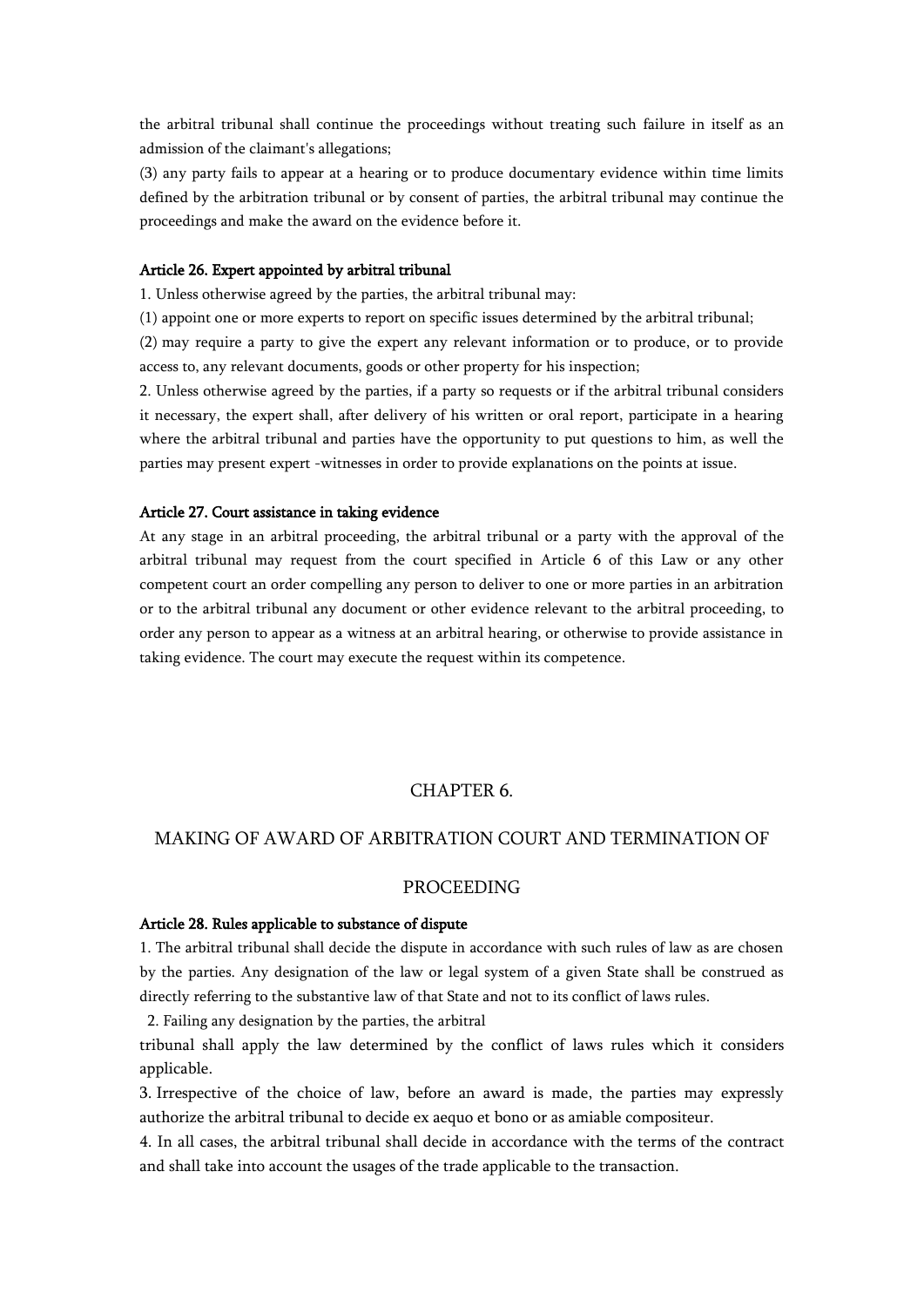## Article 29. Decision making by arbitral tribunals

In arbitral proceedings with more than one arbitrator, any decision of the arbitral tribunal shall be made, unless otherwise agreed by the parties, by a majority of all its members. However, questions of procedure may be decided by a presiding arbitrator, if so authorized by the parties or all members of the arbitral tribunal.

### Article 30. Settlement

1. If, during arbitral proceedings, the parties settle the dispute, the arbitral tribunal shall terminate the proceedings and, if requested by the parties and not objected to by the arbitral tribunal, shall make an award on reconciliation agreement on agreed terms. 2. An award on agreed terms shall be made in accordance with the provisions of Article 31 and shall state that it is an award. Such an award has the same status and effect as any other award on the merits of the case.

# Article 31. Form and contents of award of arbitral tribunal

1. The award of arbitral tribunal shall be made in writing and shall be signed by the arbitrator or arbitrators. In arbitral proceedings with more than one arbitrator, the signatures of the majority of all members of the arbitral tribunal shall suffice, provided that the reason for any omitted signature is stated.

2. The award of an arbitral tribunal shall state the reasons upon which it is based, unless the parties have agreed that no reasons are to be given in the award or the award is an award on agreed terms under Article 30. Unless otherwise agreed by the parties, the award of arbitral tribunal shall state the arbitration costs and distribution thereof among the parties.

3. The award shall state its date and the place of arbitration as determined in accordance with Article 20(1). The award shall be deemed to have been made at that place.

4. After the award is made, a copy signed by the arbitrators in accordance with paragraph 1 of this Article shall be delivered to each party.

### Article 32. Termination of Arbitration

1. The arbitral proceedings are terminated by the final award or by an order of the arbitral tribunal in accordance with paragraph (2) of this Article.

2. The arbitral tribunal shall issue an order for the termination of the arbitral proceedings when:

(1) the claimant withdraws his claim, unless the respondent objects the end of the case proceedings and the arbitral tribunal recognizes a legitimate interest on his part in obtaining a final settlement of the dispute;

(2) the parties agree on the termination of the proceedings;

(3) the arbitral tribunal finds that the continuation of the proceedings has for any other reason become unnecessary or impossible.

3. The mandate of the arbitral tribunal terminates with the termination of the arbitral proceedings, subject to the provisions of Articles 33 and 34(4) of this Law.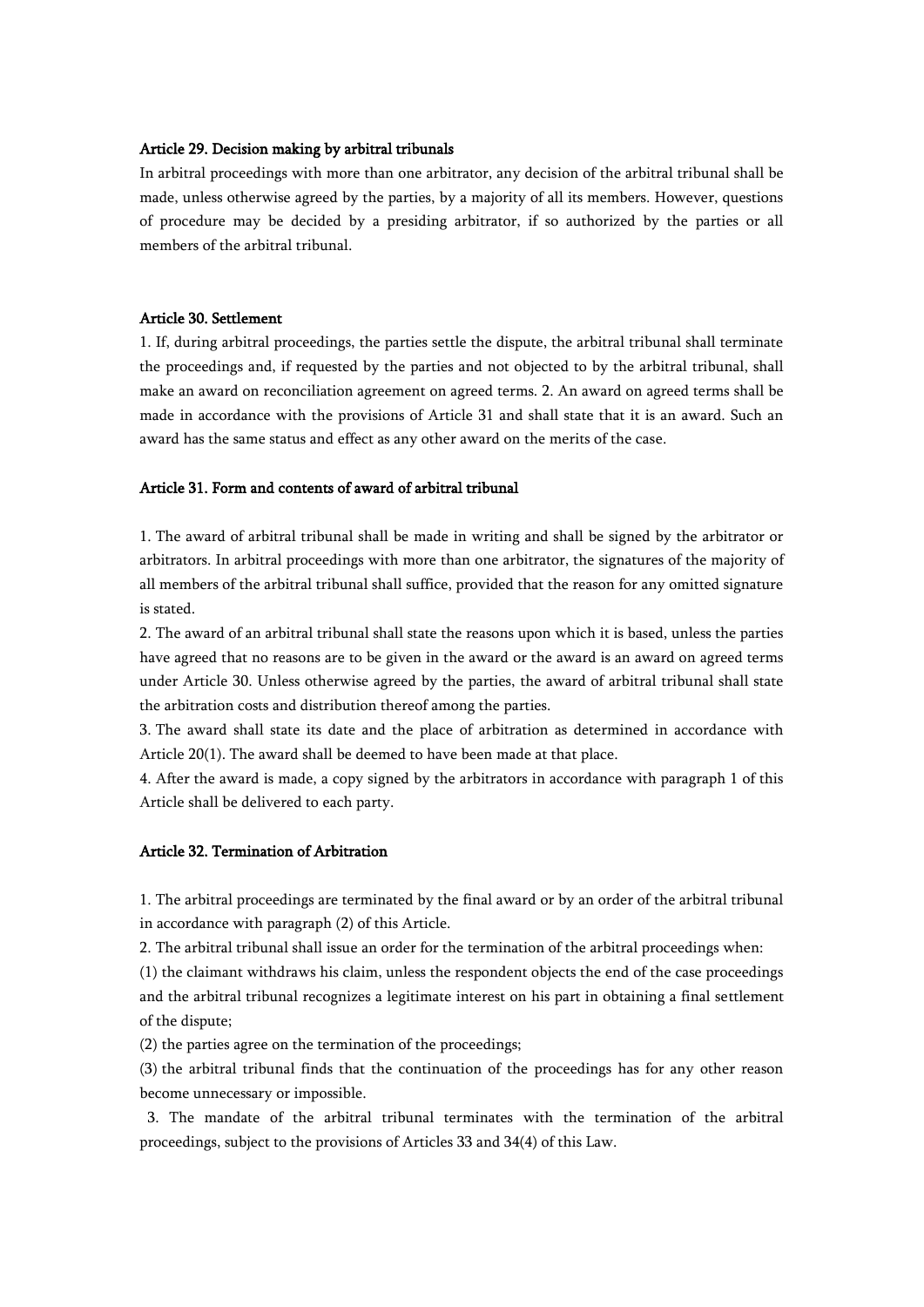#### Article 33. Correction and interpretation of award; additional award

1. Within thirty days of receipt of the award, unless another period of time has been agreed upon by the parties:

(1) a party, with notice to the other party, may request the arbitral tribunal to correct in the award any errors in computation, any clerical or typographical errors or any errors of similar nature;

(2) if so agreed by the parties, a party, with notice to the other party, may request the arbitral tribunal to give an interpretation of a specific point or part of the award.

(3) If the arbitral tribunal considers the request of a party to be justified, it shall make appropriate corrections or give the interpretation within thirty days of receipt of the request. The interpretation shall form part of the award.

2. The arbitral tribunal may correct any error of the type referred to in paragraph  $(1)(a)$  of this Article on its own initiative within thirty days of the date of the award. 3. Unless otherwise agreed by the parties, a party, with notice to the other party, may request, within thirty days of receipt of the award, the arbitral tribunal to make an additional award as to the claims presented in the arbitral proceedings but omitted from the award. If the arbitral tribunal considers the request to be justified, it shall make the additional award within sixty days of its receipt. 4. The arbitral tribunal may extend, if necessary, the period of time within which it shall make a correction of mistakes, interpretation or an additional award under paragraph 1 or 3 of this Article. 5. The provisions of Article 31 shall apply to a correction or interpretation of the award or to an additional award.

## CHAPTER 7.

# RECOURSE AGAINST AWARD

## Article 34. Setting aside as exclusive recourse against arbitral award

1. Recourse to a court against an arbitral award may be made only by an application for setting aside in accordance with paragraphs 2 and 3 of this Article. 2. An arbitral award may be set aside by the court specified in Article 6 of this Law only if: (1) the party making the application furnishes proof that:

(a) a party to the arbitration agreement referred to in Article 7 of this Law has been under some incapacity as per the law applicable thereto; or the arbitral agreement is not valid under the law to which the parties have subjected it or, failing any indication thereon, under the law of the Republic of Armenia;

or (b) the party making the application was not given proper notice of the appointment of an arbitrator or of the arbitral proceedings or was otherwise unable to present his case; or

(c) the award deals with a dispute not contemplated by or not falling within the terms of the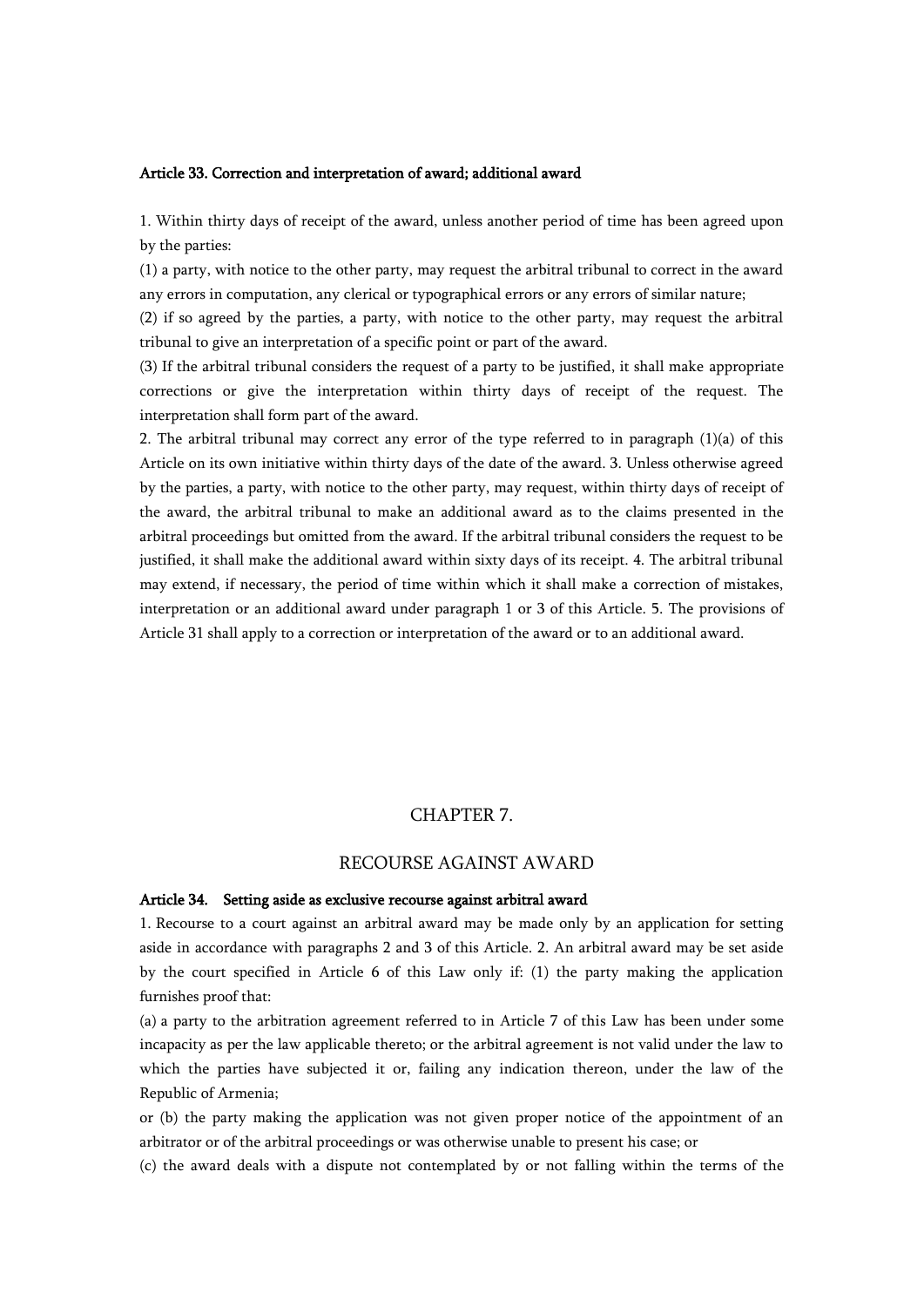submission to arbitration, or contains decisions on matters beyond the scope of the submission to arbitration, provided that, if the decisions on matters submitted to arbitration can be separated from those not so submitted, only that part of the award which contains decisions on matters not submitted to arbitration may be set aside; or

(d) the composition of the arbitral tribunal or the arbitral procedure has not been in accordance with the arbitration agreement of the parties, unless such agreement conflicts with compulsory provisions of this Law from with the parties cannot derogate, or, failing such agreement, has not been in accordance with this Law; or

(2) the court finds that:

(a) the subject-matter of the dispute is not capable of settlement by arbitration under the law of the Republic of Armenia; or

(b) the award is in conflict with the public order of the Republic of Armenia.

3. An application for setting aside may not be made after three months have elapsed from the date on which the party making that application had received the award or, if a request has been made under Article 33 of this Law, after three months from the date on which that request had been disposed of by the arbitral tribunal.

4. The court, when asked to set aside an award, may, where so requested by a party or upon own initiative, suspend the setting aside proceedings for a period of time in order to give the arbitral tribunal an opportunity to resume the arbitral proceedings or to take such other action as in the arbitral tribunal's opinion will eliminate the grounds for setting aside.

# CHAPTER 8

# RECOGNITION AND ENFORCEMENT OF AWARDS

### Article 35. Recognition and enforcement of an arbitral award

1. An arbitral award made in the territory of the Republic of Armenia or in the territory of another member state of the New York Convention on Recognition and Enforcement of Foreign Arbitral Awards, shall be recognized as binding and, upon application in writing to the competent court, shall be enforced subject to the provisions of this Article and Article 36.

2. The party relying on an award or applying for its enforcement shall supply the duly authenticated original award or a duly certified copy thereof, as well as the original arbitration agreement referred to in Article 7 of this Law or a duly certified copy thereof. If the award or the agreement is not made in Armenian, the party shall submit a duly certified translation thereof into Armenian.

3. Arbitral awards made outside the Republic of Armenia shall be recognized and enforced pursuant to the principle of reciprocity throughout the territory of the Republic of Armenia, on the basis of this law, other legal acts and international agreements of the Republic of Armenia. Reciprocity shall be presumed in the absence of proof to the contrary.

#### Article 36. Grounds for refusing recognition or enforcement

1. Recognition or enforcement of an arbitral award, whether made in the territory of the Republic of Armenia or in the territory of another member state of the New York Convention on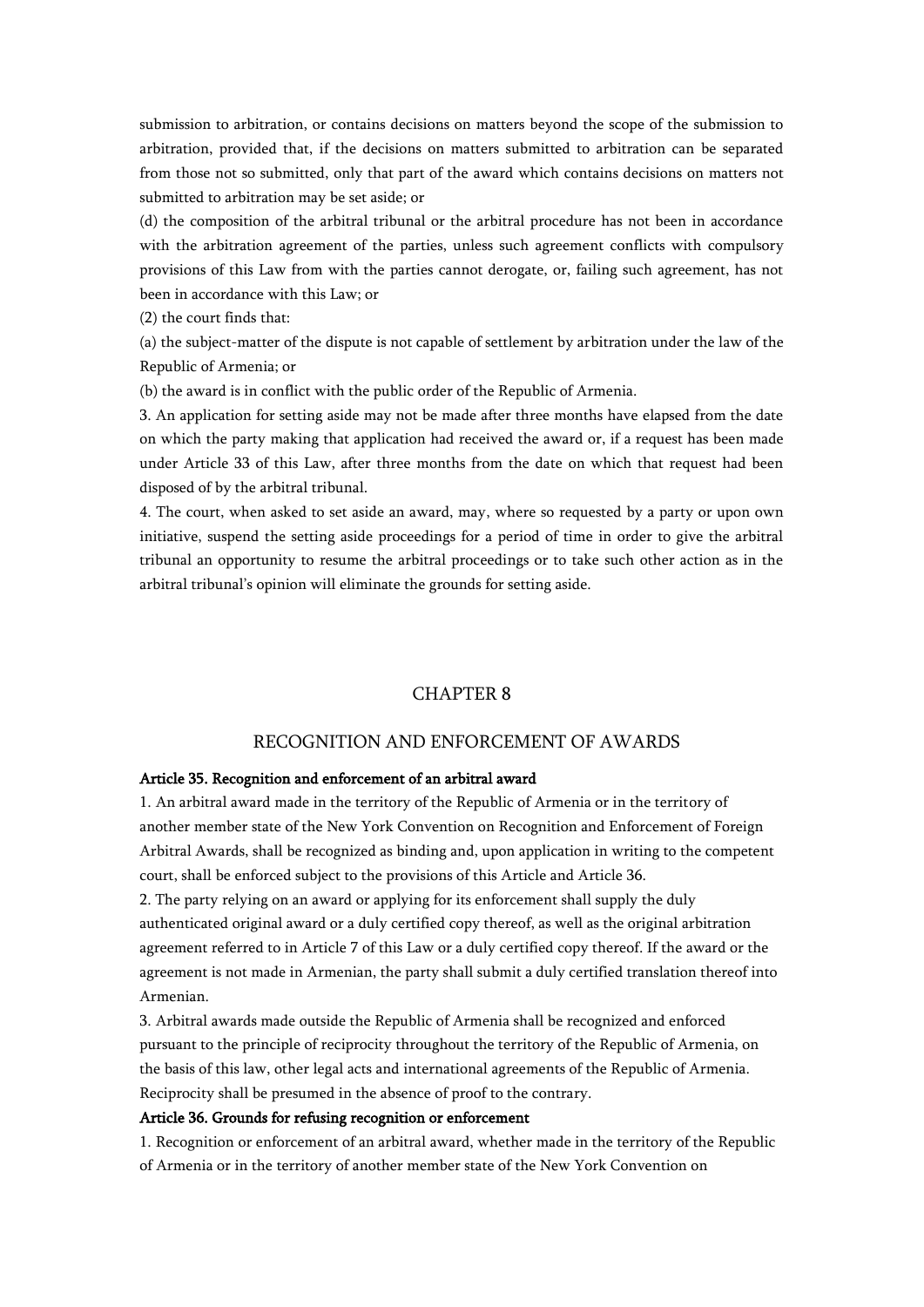Recognition and Enforcement of Foreign Arbitral Awards, may be refused only:

(1) at the request of the party against whom it is invoked, if that party furnishes to the competent court where recognition or enforcement is sought proof that:

(a) a party to the arbitration agreement referred to in Article 7 of this Law has been under some incapacity as per the law applicable thereto; or the said agreement is not valid under the law to which the parties have subjected it or, failing any indication thereon, under the law of the country where the award was made; or

(b) the stated party was not given proper notice of the appointment of an arbitrator or of the arbitral proceedings or was otherwise unable to present his case; or

(c) the award deals with a dispute not contemplated by or not falling within the terms of the submission to arbitration, or it contains decisions on matters beyond the scope of the submission to arbitration, provided that, if the decisions on matters submitted to arbitration by arbitration agreement can be separated from those not so submitted, that part of the award which contains decisions on matters not submitted to arbitration may be set aside; or

(d) the composition of the arbitral tribunal or the arbitral procedure has not been in accordance with the arbitration agreement of the parties or, failing such agreement, has not been in accordance with the law of the country where the award was made; or

(e) the award has not yet become binding on the parties or has been set aside or its enforcement has been suspended by a court of the country in which, or under the law of which, that award was made; or

(2) if the court finds that:

(a) the subject-matter of the dispute is not capable of settlement by arbitration under the law of the Republic of Armenia; or

(b) the award would be contrary to the public order of the Republic of Armenia.

2. If an application for setting aside or suspension of an award has been made to a court referred to in paragraph  $(1)(a)(v)$  of this Article, the court where recognition or enforcement is sought may adjourn its decision at its own discretion and may also, on the application of the party claiming recognition or enforcement of the award, order the other party to provide appropriate security.

### Article 37. Entry of the Law into Force

1.Authenticity of mediation agreements concluded before enactment of this Law shall be defined by virtue of the Law of the Republic of Armenia "On Arbitration Courts and Arbitration Procedures".

2.Cases pending before arbitration courts before enactment of this Law shall be proceeded in accordance with the Law of the Republic of Armenia "On Arbitration Courts and Arbitration Procedures". In agreement of the parties, the litigation of their dispute can be pursued in accordance this law.

3.Before enactment of this Law, cases pending before courts with claims of getting an execution writ for enforcement on the basis of the award issued by the arbitration court and those resulting from newly disclosed circumstances shall be heard pursuant to the Law of the Republic of Armenia "On Arbitration Courts and Arbitration Procedures". 4.Upon enactment of this law, the Law of the Republic of Armenia AL-219, "On Arbitration Courts and Arbitration Procedures", dated May 5,